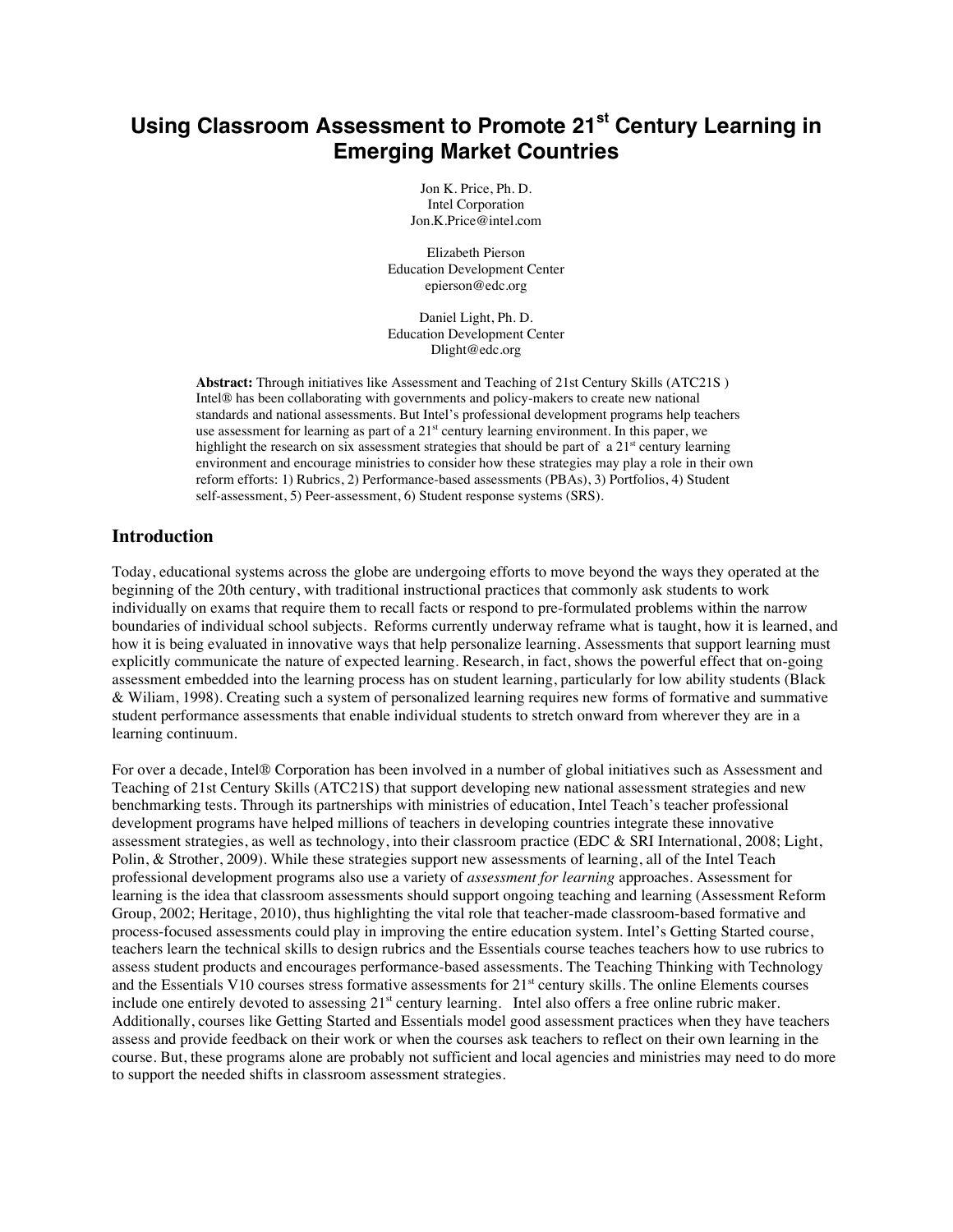In its work collaborating with governments, policy-makers, and local agencies around the world, Intel has always maintained that education reform is a systemic process in which stakeholders need to consider how policy changes in one area affect other areas. Yet, one of the biggest challenges for ministries of education engaged in school reform is measuring whether they are having a real impact in the classroom. While, many of these teacher-designed assessment strategies are increasingly common in the classrooms of developing countries, they are still rarely used in emerging market countries. To truly improve student learning in emerging market countries it is important to transform how teachers' assess their students learning in the classroom. This paper highlights the research on a number of assessment strategies or tools for classroom-based assessment that can play a key role in creating and supporting the new 21<sup>st</sup> century learning environments and encourages ministries to consider how these strategies may play a role in their own reform efforts.

# **Classroom-Based Assessments Fostering 21st Century Learning with Classroom-Based Assessments**

Teachers have always evaluated student knowledge through recall test, or by asking content questions during a lecture, but researchers and practitioners are beginning to understood that a different type of teacher developed assessments can play an important role in supporting learning (Black & Wiliam, 1998; W. J. Popham, 2008b) and in helping to transform teaching practice. In fact, incorporating  $21<sup>st</sup>$  century teaching practices should start with updating teachers' arsenal of assessment strategies that they use in the classroom to support their teaching (Jacobs, 2010). In a seminal review of the literature on how people learn, the National Research Council asserts that "appropriately designed assessments can help teachers realize the need to rethink their teaching practices" (2000, p. 141).

The research around classroom assessments suggests that the tools and strategies we wish to discuss share three important traits that in different degrees: high quality teacher-designed assessments provide insight on what and how students are learning in time for teachers to modify or personalize instruction; they allow teachers to assess a broader range of skills and abilities in addition to content recall; and these assessments give students new roles in the assessment process that can make assessment itself a learning experience and deepen student engagement in content.

1) Provide Insight on Student Learning so Teachers Can Modify Instruction: Because many of these assessment tools and strategies are formative in nature, the information garnered from their implementation can be used to immediately inform teachers' instructional decisions. For example, information garnered from portfolios can help teachers evaluate the effectiveness of their own instruction while helping them make informed decisions about future lessons. The implementation of portfolio assessments stimulates student self-reflection providing valuable feedback to both students and teachers, which in turn can be used to inform the teaching and learning processes. When employing the peer assessment strategy, if students and teachers assess a student differently it can open up productive dialogue to discuss student learning needs and goal creation (J. Ross, 2006). The teacher can then use that information to structure the following lesson around the needs and goals of those students. Whether taking a pre and post survey poll or asking multiple-choice questions to reveal student's subtle misunderstandings and misconceptions, a Student Response System (SRS) allows teachers to take a quick snapshot of where his or her teachers are on a learning continuum and devise the appropriate strategies to take them to the next level. As teachers become more aware of their students' interests, needs, strengths and weaknesses, they are better positioned to modify their instructional strategies and content focus to help maximize student learning.

2) Assess Broader Range of Skills and Abilities: Traditional forms of assessment like multiple-choice, fill in the blank, and true/false, privilege memorization and recall skills that demand only a low level of cognitive effort (Dikli, 2003; Shepard, et al., 1995). The assessment tools and strategies outlined in this paper provide more robust means to measure higher order thinking skills and complex problem solving abilities (Palm, 2008). Strategies such as performance bases assessment (PBA) and portfolios, take into account multiple measures of achievement, and rely on multiple sources of evidence, moving beyond the standardized examinations most commonly used for school accountability (Shepard, et al., 1995; Wood, Darling-Hammond, Neill, & Roschewski, 2007). Self-and peerassessment both teach and assess a broader range of life skills like self-reflection, collaboration, and communication. As a tool to measure student learning, rubrics allow teachers to measure multiple dimensions of learning rather than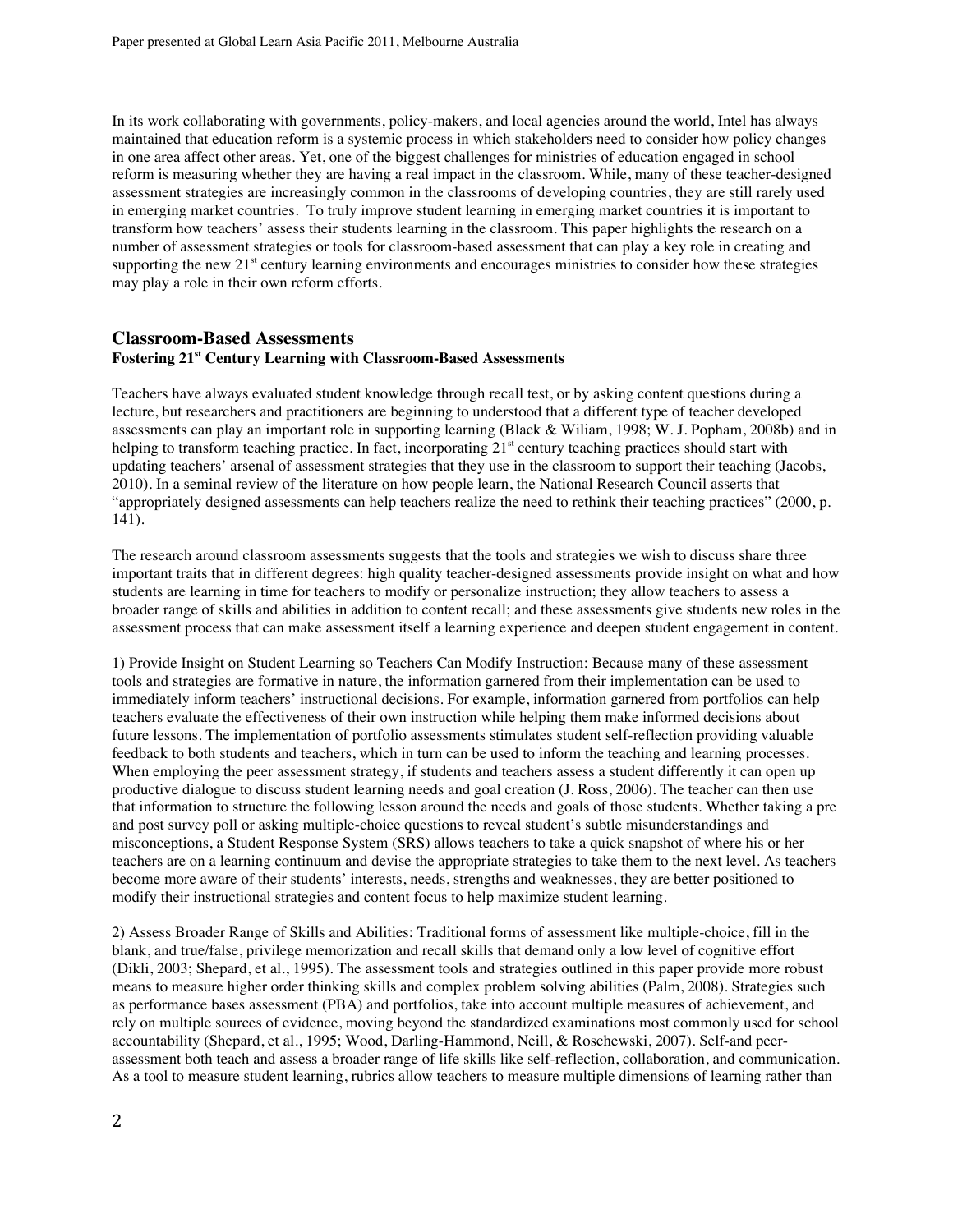just content knowledge, and to provide a more detailed assessment of each student's abilities instead of just a number or percent correct.

3) Give Students New Roles in the Assessment Process that Make Assessment a Learning Experience: In contrast to the traditional teacher-designed, teacher-administered, teacher-graded tests, this cadre of assessments involves students throughout the assessing process. Involving students in the creation of assessment criteria, the diagnosis of their strengths and weaknesses, and the monitoring of their own learning, transfers the locus of instruction from the teacher to his or her students (Nunes, 2004). For example, the most successful rubrics involve students in the creation of the evaluation criteria. This creates buy-in, increases engagement, and fosters a deeper commitment to the learning process. In the assembly of a portfolio, students not only get to decide which work is graded, they have the opportunity reflect up and evaluate the quality of those submissions. This type of involvement fosters metacognition, active participation, and ultimately puts students at the center of the learning process (McMillan & Hearn, 2008). During peer-assessment students are asked to be the actual evaluator offering feedback and suggestions on how to improve their classmates' work. When created collaboratively, many of these assessments enable teachers and students to interact in a way that blurs the roles in the teaching and learning process (Barootchi & Keshavarz, 2002). When students are part of the assessment process they are more likely to "take charge" of their own learning process and products and will be more likely to want to make improvements on future work (Sweet, 1993).

# **Six Effective Assessment Strategies**

The following sections describe six assessment tools and strategies shown to impact teaching and learning as well as help teachers foster a 21<sup>st</sup> century learning environment in their classrooms: 1) Rubrics, 2) Performance-based assessments (PBAs), 3) Portfolios, 4) Student self-assessment, 5) Peer-assessment, 6) Student response systems (SRS). Although the list does not include all innovative assessment strategies, it includes what we think are the most common strategies, and ones that may be particularly relevant to the educational context of developing countries. Many of the assessment strategies currently in use fit under one ore more of the categories discussed. Furthermore, it is important to note that these strategies also overlap in a variety of ways.

## *Rubrics*

Rubrics are both a tool to measure students' knowledge and ability as well as an assessment strategy. A rubric allows teachers to measure certain skills and abilities not measurable by standardized testing systems that assess discrete knowledge at a fixed moment in time (Reeves & Stanford, 2009). This section discusses the research on rubrics, but because rubrics are frequently used as part of other assessment strategies (portfolios, performances, projects, peer-review and self-assessment), they will be discussed in those sections as well.

Unlike a standard checklist used to assess performance, a rubric is a set of criteria that articulates expectations and describes degrees of quality along a continuum (H. L. Andrade, Ying, & Xiaolei, 2008; Rezaei & Lovorn, 2010; Wiggins & McTighe, 2005). The rubric is not only utilized in conjunction with summative assessments; it is a tool that can enhance the entire learning process from start to finish by serving a number of purposes including communicating expectations for an assignment, providing focused feedback on a project still in process. Additionally, they encourage self-monitoring and self-assessment and give structure for a final grade on an end product (H. L. Andrade, et al., 2008; Lee & Lee, 2009; National Research Council, 2002).

Rubrics are considered "inclusive assessment tools" that can be used as class-wide assessment tools to help students at all levels make meaningful progress towards curricular goals (Lee & Lee, 2009). Andrade, et. al. (2010), in their research around assessment and middle school writing, found that students who are involved in three major components of rubric assessment (reading an exemplary sample, generating criteria, and using a rubric to selfassess) can actually produce more effective writing. In addition, students with access to the evaluation criteria for a project had higher quality discussions and better group products than their peers who did not know the grading criteria in advance (H. Andrade, Buff, Terry, Erano, & Paolino, 2009). Skillings (2000), in her two years observing an elementary school classroom noted that "both lower and higher achieving students were able to be successful in showing their knowledge" when they were assessed with a rubric (p. 454). Similarly, the awareness of lesson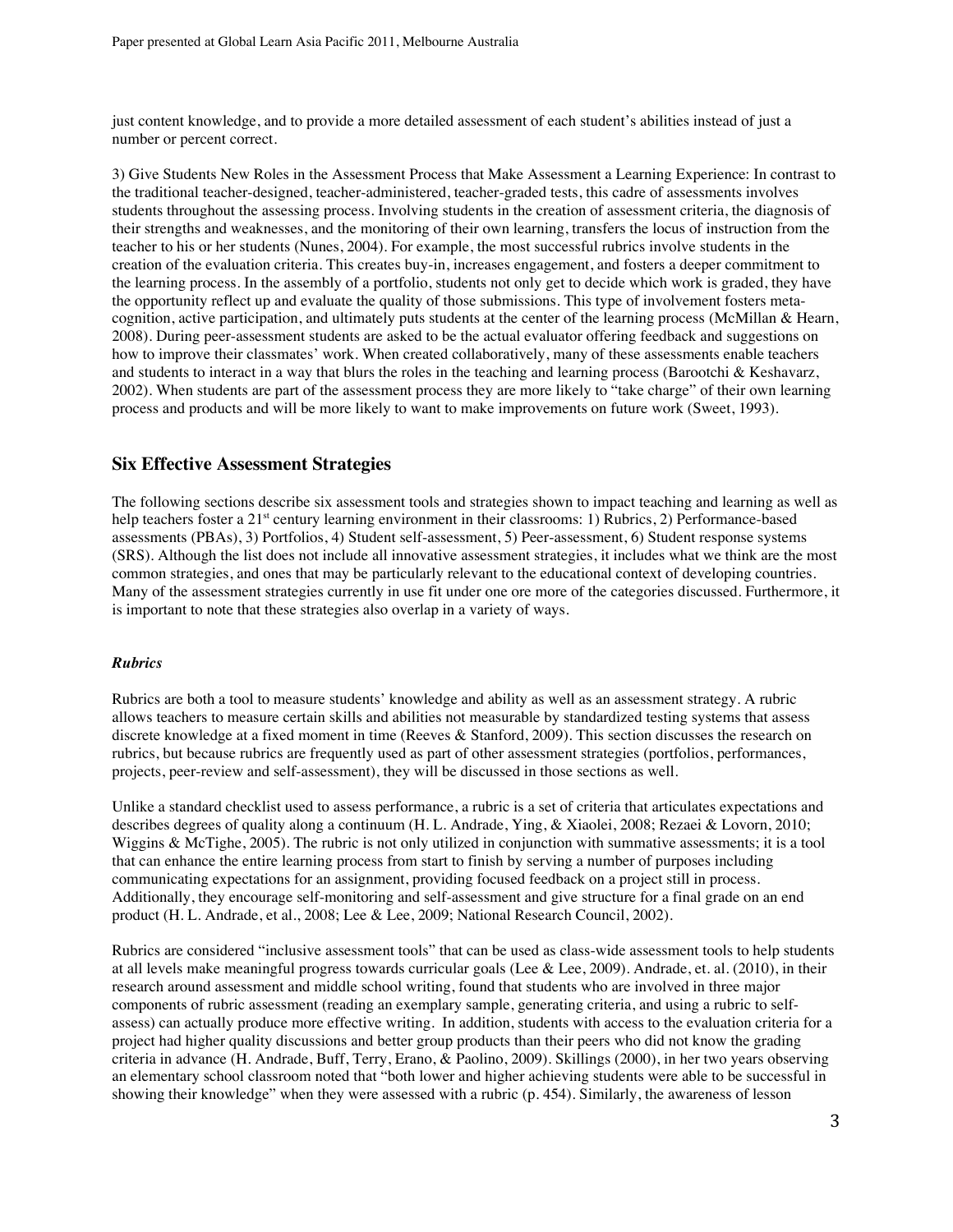objectives and the encouragement of self-monitoring associated with the use of rubrics increase engagement levels and help students with disabilities learn more successfully in an inclusive classroom (Lee and Lee, 2009).

One of the major strengths of the rubric as an assessment method is that it functions as a teaching as well as an evaluative tool (H. L. Andrade, et al., 2008; J. W. Popham, 1997). The development of high quality evaluation criteria is essential to the effectiveness of a rubric as both an instructional and assessment tool (Wiggins & McTighe, 2005). Popham (2008a) suggests that in fact, the evaluative criteria "should be the most instructionally relevant component of the rubric. They should guide the teacher in designing lessons because it is the students' mastery of the evaluative criteria that ultimately will lead to skill mastery" (p. 73). In order to ensure the rubric criteria is rigorous and accurate, Wiggins and McTighe suggest designing and refining rubrics based on actual student work that has been collected, sorted and rated.

Collaborative rubric development can also promote cooperation between teachers and students as they work together to build and utilize the tool (Lee & Lee, 2009). As a result, students are more comfortable because they feel some ownership in the process, recognize that their opinion is valued and are more successful because they know what is expected of them (Lundenberg, 1997; Reeves & Stanford, 2009). Inviting students to participate in the generation of rubric criteria not only pushes students to think more deeply about their learning it helps foster a sense of responsibility for their own learning process and develop critical thinking skills that can be transferred to other learning situations (Andrade et. al., 2008; Lee and Lee, 2009; Skillings and Ferrell, 2000; National Research Council, 2002). Wiggins and McTighe (2005) in fact emphasize that the ultimate test of student knowledge is their ability to transfer what they know to a variety of contexts. Metacognition can also lead to more self-directed learning through self-monitoring and self-assessment (Lee and Lee, 2009).

#### *Performance-based Assessments*

Performance-based assessments (PBA), also known as project-based or authentic assessments, are generally used as a summative evaluation strategy to capture not only what students know about a topic, but if they have the skills to apply that knowledge in a "real-world" situation. By asking them to create an end product, PBA pushes students to synthesize their knowledge and apply their skills to a potentially unfamiliar set of circumstances that is likely to occur beyond the confines of a controlled classroom setting (Palm, 2008). Some examples of PBA include designing and constructing a model, developing, conducting and reporting on a survey, carrying out a science experiment, writing a letter to the editor of a newspaper, creating and testing a computer program, and outlining, researching and writing an in-depth report (Darling-Hammond & Pecheone, 2009; Wren, 2009). Regardless of the type of performance, the common denominator across all PBAs is that students are asked to perform an authentic task that simulates a real life experience and mimics real world challenges (Wiggins & McTighe, 2005; Shepard, 1995).

Performance-based assessments have been used in many countries for decades and offer many advantages not afforded by standardized paper and pencil multiple-choice exams. Wiggins and McTighe (2005) assert that in fact, "authentic assessments are meant to do more than "test": they should teach students (and teachers) what the "doing" of a subject looks like and what kinds of performance challenges are actually considered most important in a field or profession" (p. 337). PBA, coupled with an well-designed measurement tool such as a scoring rubric, can provide the *how* and the *why* a student might be struggling, versus just the *what* of standardized tests; as a result, PBA can actually help teachers figure out how their students best learn (Falk, Ort, & Moirs, 2007; Shepard, 2009). PBA, used as a formative assessment, also provides more timely feedback than large-scale standardized tests. Standardized tests can take a number of months to produce results, but PBA allows teachers to make meaningful adjustments while they are still teaching their current students (Darling-Hammond & Pecheone, 2009; Wood, et al., 2007).

Additional benefits of PBA are that they are inherently more student-centered and are better at assessing higher order thinking and other 21st century skills (Wood, et al., 2007; Wren, 2009). In a yearlong study of 13 third grade teachers in Maryland, Shepard and her team (1995) noted "small but real gains" in students' ability to explain mathematical patterns and tables; a skill previously exhibited by only the most adept students (p. 27). Not surprisingly, PBA helps students to be more engaged and invested in their learning (Wood et. al., 2007; Wiggins & McTighe, 2005). PBA also allows for differentiation of assessment so that all students have space to demonstrate understanding including special education and ELL students (Darling-Hammond, 2009).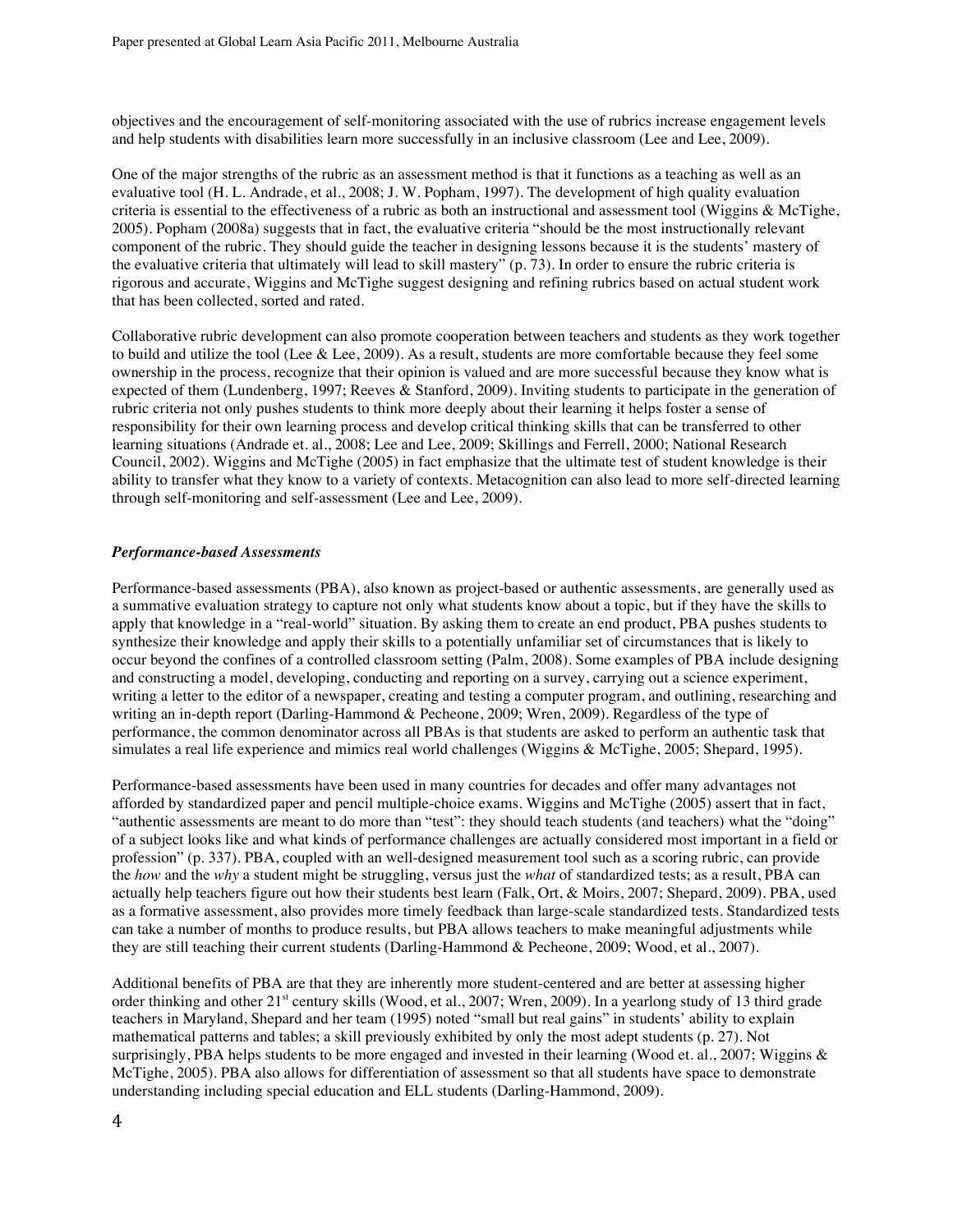In addition to impacts on student outcomes, research has shown that the implementation of performance-based assessment strategies can also impact other instructional strategies in the classroom. Though it can be challenging to change general teaching paradigms, a small study of teachers in the US found that "under some circumstances, performance-based assessment can change specific behaviors and procedures in the classroom" (Firestone, Mayrowetz, & Fairman, 1998, p. 11).

#### *Portfolio Assessment*

Portfolios are a collection of student work gathered over time that is primarily used as a summative evaluation method. The most salient characteristic of the portfolio assessment is that rather than being a snapshot of a student's knowledge at one point in time (like a single standardized test), it highlights student effort, development, and achievement over a period of time; portfolios measure a student's ability to apply knowledge rather than simply regurgitate it. They are considered both student-centered and authentic assessments of learning (Anderson & Bachor, 1998; Barootchi & Keshavarz, 2002). Portfolios are one of the most flexible forms of assessment because they can be effectively adapted across subject areas, grade levels and administrative contexts (i.e. to report individual student progress, to compare achievement across classroom or schools and to increase parent involvement in student learning) (Sweet, 1993; National Research Council, 2002). The content included in the portfolio, along with who chooses what to include, vary by the teacher and the learning goals associated with the portfolio. Some portfolios only include final products, while other portfolios will incorporate drafts and other process documents. Some will contain items chosen exclusively by the teacher, while others will fold in input from the student, their peers, administrators and even parents.

One of the strengths of the portfolio as an assessment tool is that it can be smoothly integrated into classroom instruction (as opposed to be an add-on style of the standardized summative test). The portfolio acts as a repository for work assigned and completed throughout the year. It does not necessitate additional tests or writing assignments. The additional inputs required (i.e. student reflection (written or spoken), student-teacher collaboration, rubric creation and implementation) aid rather than distract from the teaching and learning process. Barootchi and Keshavarz highlight that the student portfolio is an assessment that is "truly congruent with instruction" because of its ability to simultaneously teach and test (p. 286). In fact, when implemented effectively, portfolios can supplement rather then take time away from instruction (Sweet, 1993; National Research Council, 2002).

When the portfolio is well integrated into a teacher's instructional practices, it can function as a strategy to increase student learning across a variety of subject areas. Studies in Iran and in Turkey showed increased student achievement in English as a foreign language (Barootchi & Keshavarz, 2002), science (Çakan, Mihladiz, & Göçmen-Taskin, 2010), and writing and drawing (Tezci & Dikici, 2006).

All high quality portfolios involve students at some point in the process. In fact, the selection process can be hugely instructive and impactful for students as they are asked to collect, select and reflect upon what they want to include in their portfolio (Sweet, 1993). Portfolios foster self-reflection and awareness among students as they are often asked to review previous assignments and projects and assess strengths and weaknesses of both their processes as well as their final products (Sweet, 1993). Barootchi and Keshavarz (2002) also emphasize the role that portfolios can have in helping students to become more independent learners (p. 281). When well integrated, portfolios can also foster collaboration both among students and their peers as well as between students and their teacher (Tezci & Dikici, 2006). Students' critiques and evaluations of classmate's work can even be included as an additional artifact in the portfolio collection. Nunes (2004) believes that one of the underlying principles of portfolio development is that "it should be dialogic and facilitate ongoing interaction between teacher and students" (p. 328).

Technology is playing an increasingly important role enabling teachers to use portfolios. In the past decade portfolios have moved from paper folders and file cabinets to electronic databases in social networks imbedded within the online "cloud." While e-portfolios offer many of the same benefits of conventional portfolios, there are additional advantages that affect learning, teaching and administration. Chang (2009) describes the e-portfolio as an "abundant online museum" connoting an ease of storage, a creativity of presentation, and the facilitation of collaboration (p. 392). Research suggests that e-portfolios can aid in the development of information technology (IT)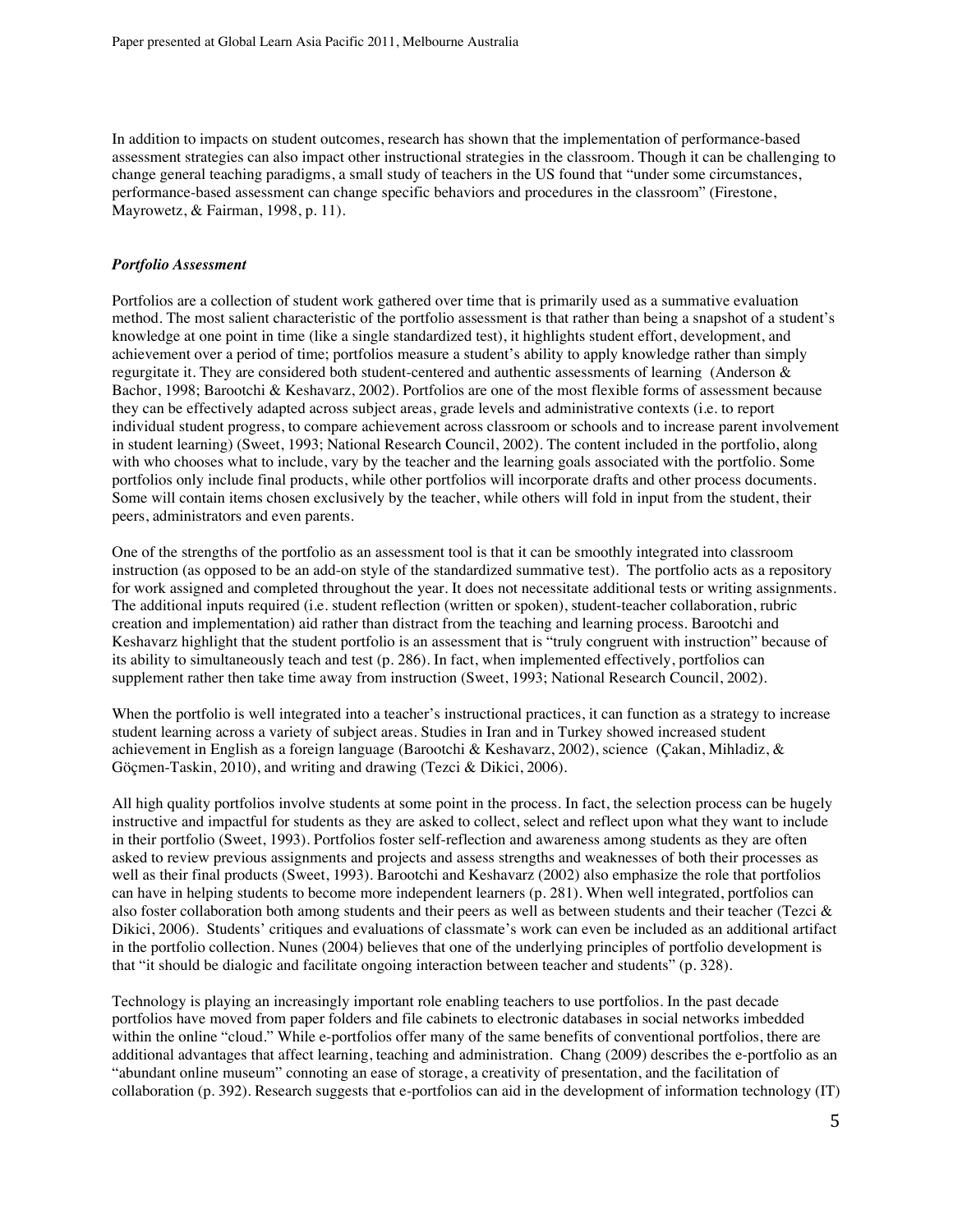skills, but also increase learning in low-motivation students (Chang, 2009). Online portfolios also allow for real-time information collection, collaboration and editing with fewer physical resources required. Finally, students are pushed to consider a wider audience when they put their products online (Diehm, 2004). They also eliminate the space limitations normally associated with paper portfolios.

## *Self-assessment*

While the previous assessment tools and strategies listed in this report generally function as summative approaches, self-assessment is generally viewed as a formative strategy, rather than one used to determine a student's final grade. Its main purpose is for students to identify their own strengths and weakness and to work to make improvements to meet specific criteria (H. Andrade & Valtcheva, 2009). According to McMillan and Hearn (2008) "self-assessment occurs when students judge their own work to improve performance as they identify discrepancies between current and desired performance" (p. 1). In this way, self-assessment aligns well with standards-based education because it provides clear targets and specific criteria against which students or teachers can measure learning.

Self-assessment is used to promote self-regulation, to help students reflect on their progress and to inform revisions and improvements on a project or paper (Andrade and Valtcheva, 2009). Ross (2006) argues that in order for selfassessment to be truly effective four conditions must be in place: the self-assessment criteria is negotiated between teachers and students, students are taught how to apply the criteria, students receive feedback on their selfassessments and teachers help students use assessment data to develop an action plan (p. 5).

A number of studies point to the positive effects self-assessment can have on achievement, motivation, selfperception, communication, and behavior (H. Andrade & Valtcheva, 2009; Klenowski, 1995; McMillan & Hearn, 2008). McDonald and Boud (2003) report that high school students who were trained in self-assessment not only felt better prepared for their external examinations, they actually outperformed their peers who had not received the training. Similarly, students across grade levels and subject areas including narrative writing, mathematics and geography outperformed their peers in the control group who had not received self-assessment training (Ross, 2006). Andrade and Valtcheva (2009) in their literature reviews cite numerous studies that found a positive relationship between the use of self-assessments and the quality of writing, depth of communication skills, level of engagement and degree of learner autonomy. Finally, self-assessment is also a lifelong learning skill that is essential outside of the confines of the school or classroom (McDonald and Boud, 2003).

An additional strength of self-assessment as a formative assessment tool is that it allows every student to get feedback on his or her work. Few classrooms allow teachers the luxury of regularly responding to each individual student, so when students are trained in self-assessment it makes them less reliant on teachers to advance their learning (Andrade and Valtcheva, 2009). While the focus is *self*-evaluation, the process can also be enhanced through peer and teacher based assessments that offer alternative interpretation and additional evidence to support a student's understanding of their own learning (Andrade and Valtecheva, 2009).

A number of channels can be used to aid students in their self-assessment including journals, checklists, rubrics, questionnaires, interviews and student-teacher conferences. As with the previous assessment strategies, the rubric is often the most effective tool to help monitor and measure student self-assessment, though Andrade and Valtcheva (2009) warn that simply handing one out to students before an activity does not guarantee any learning gains because students need to deeply understand and value the criteria. As the rubric section of this paper points out, students can benefit deeply from being involved in the process of developing evaluation criteria and benchmark targets (Ross, 2006). In addition to involving students in the process, the assessment criteria needs to be appropriately challenging in order for the evaluation to be meaningful (McMillan and Hearn, 2008).

Ross (2006) also notes the importance of creating a classroom climate in which students feel comfortable assessing themselves publicly. He urges teachers to focus students' attention on learning goals (with a focus on learning ideas) rather than performance goals (that tend to focus on outdoing one's peers).

## *Peer Assessment*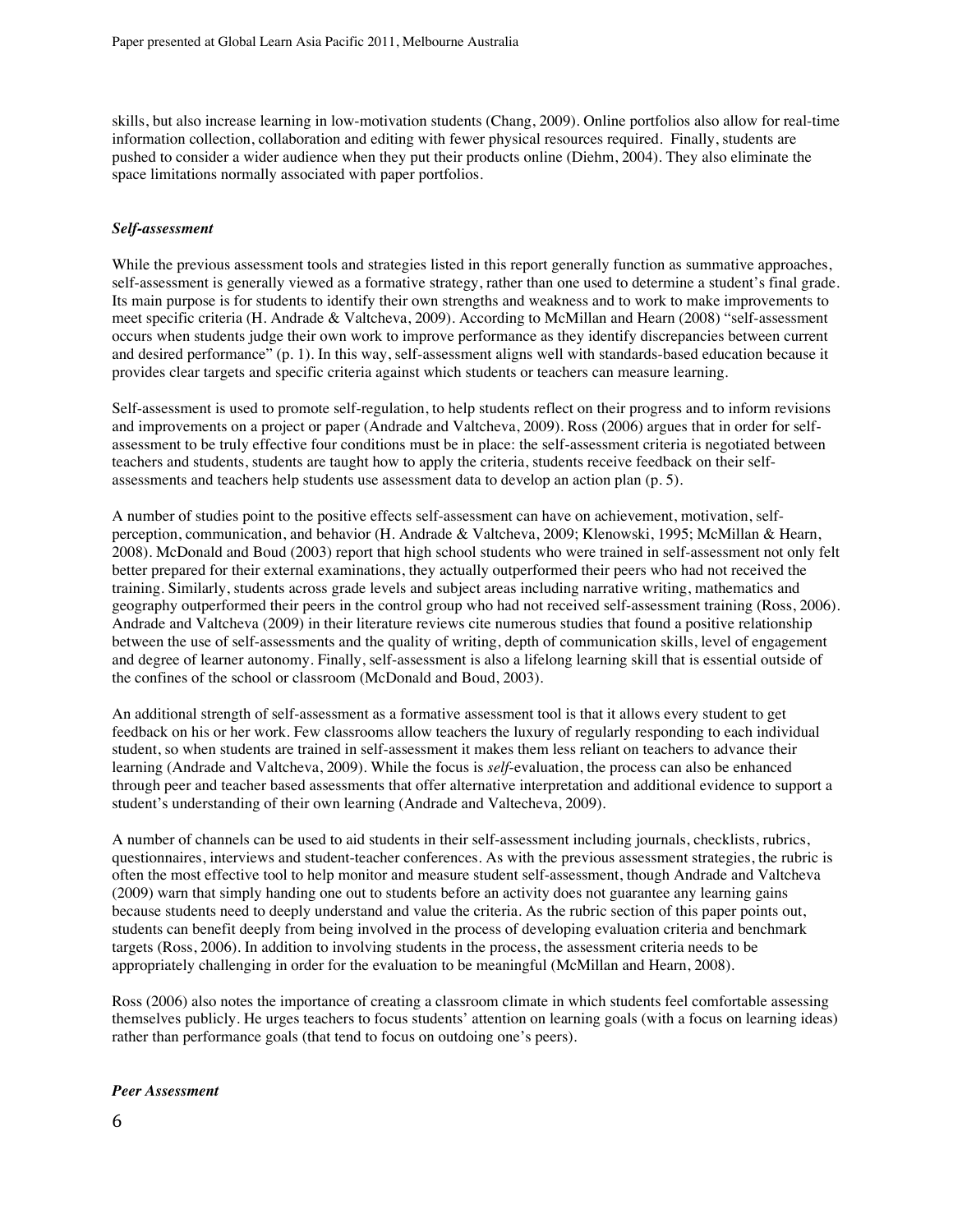Peer assessment, much like self-assessment, is a formative assessment strategy that gives students a key role in evaluating learning (Topping, 2005). Peer assessment approaches can vary greatly but, essentially, it is a process for learners to consider and give feedback to other learners about the quality or value of their work (Topping, 2009). Peer assessments can be used for variety of products like papers, presentations, projects, or other skilled behaviors. Peer assessment is understood as more than only a grading procedure and is also envisioned as teaching strategy since engaging in the process develops both the assessor and assessee's skills and knowledge (Li, Liu, & Steckelberg, 2010; Orsmond & Merry, 1996). Feedback that students are asked to provide can confirm existing information, identify or correct errors, provide feedback on process, problem solutions or clarity of communication (Butler & Winne, 1995).

The primary goal for using peer assessment is to provide feedback to learners. This strategy may be particularly relevant in classrooms with many students per teacher since student time will always be more plentiful than teacher time. Although any single student's feedback may not be as rich or in-depth as a teacher's feedback, the research suggests that peer assessment can improve learning. The research base has found peer assessment strategies to be effective in different content areas from language arts (Karegianes, Pascarella, & Pflaum, 1980; McLeod, Brown, McDaniels, & Sledge, 2009), to mathematics (Bangert, 2003; Jurow, Hall, & Ma, 2008) and science (Peters, 2008). Peer assessment has even proven beneficial for students as young as six years old (Jasmine & Weiner, 2007). There is research on peer assessment from the North America and Europe (Sluijsmans, Dochy, & Moerkerke, 1999; Topping, 2005), and there are a few research studies from Asian countries (Bryant & Carless, 2010; Carless, 2005).

Peer assessment is associated with performance gains and cognitive gains for students who receive feedback and for students as they give feedback. The research suggests that, when done properly, peer assessment strategies can improve the quality of learning to a degree equivalent to gains from teacher assessment (Topping, 2009). Giving and receiving feedback impacts meta-cognitive abilities like self-regulation (Bangert, 2003; Butler & Winne, 1995) influencing time on task and engagement in learning and improving learning outcomes. Asking students to provide feedback to others can also improve their own work as they internalize standards of excellence (Li, et al., 2010).

When used in conjunction with collaborative learning peer assessment can also improve interpersonal skills like group work, consensus building, or seeking and providing help (Brown, Topping, Henington, & Skinner, 1999; J. A. Ross, 1995). In collaborative peer assessment techniques, students could work in groups to review work, entire class might evaluate student presentations or students can even be asked to assess their own groups' work.

Peer assessment is usually used in conjunction with other types of teacher assessment so that the peer assessment is seldom the only evaluation provided. For example, peer editing maybe done on a draft report but the teacher evaluates the final draft or peers may provide part of the score on a student's performance but the rest of the score comes from the teachers' assessment.

*Peers* are generally defined as students of equal status in that they are in a similar grade and similar levels of proficiency with content, although there is often flexibility and slightly older students may assess younger students, or a student moving more quickly through the material may be asked to assess a less advanced students. Topping (2005) contends that peer assessment works best when students are asked to provide formative and qualitative feedback rather than merely grading or giving a score to peers since this often makes students uncomfortable.

## *Student Response Systems*

Student response system (SRS), also known as classroom response system (CRS), audience response system (ARS) or colloquially as "clickers," is a general term that refers to a variety of technology-based formative assessment tools that can be used to gather student-level data instantly in the classroom. Through the combination of hardware (hand held clickers, receiver, PC, internet connection, projector and screen) and software, teachers can ask students a wide range of questions (both closed and open-ended), students can respond quickly and anonymously, and the teacher can display the data immediately and graphically. The value of SRS comes from teachers analyzing information quickly and then devising real-time pedagogical solutions to maximize student learning (Beatty & Gerace, 2009; Bruff; Caldwell, 2007). As with most teaching tools (including the rubric), an SRS is only as effective as the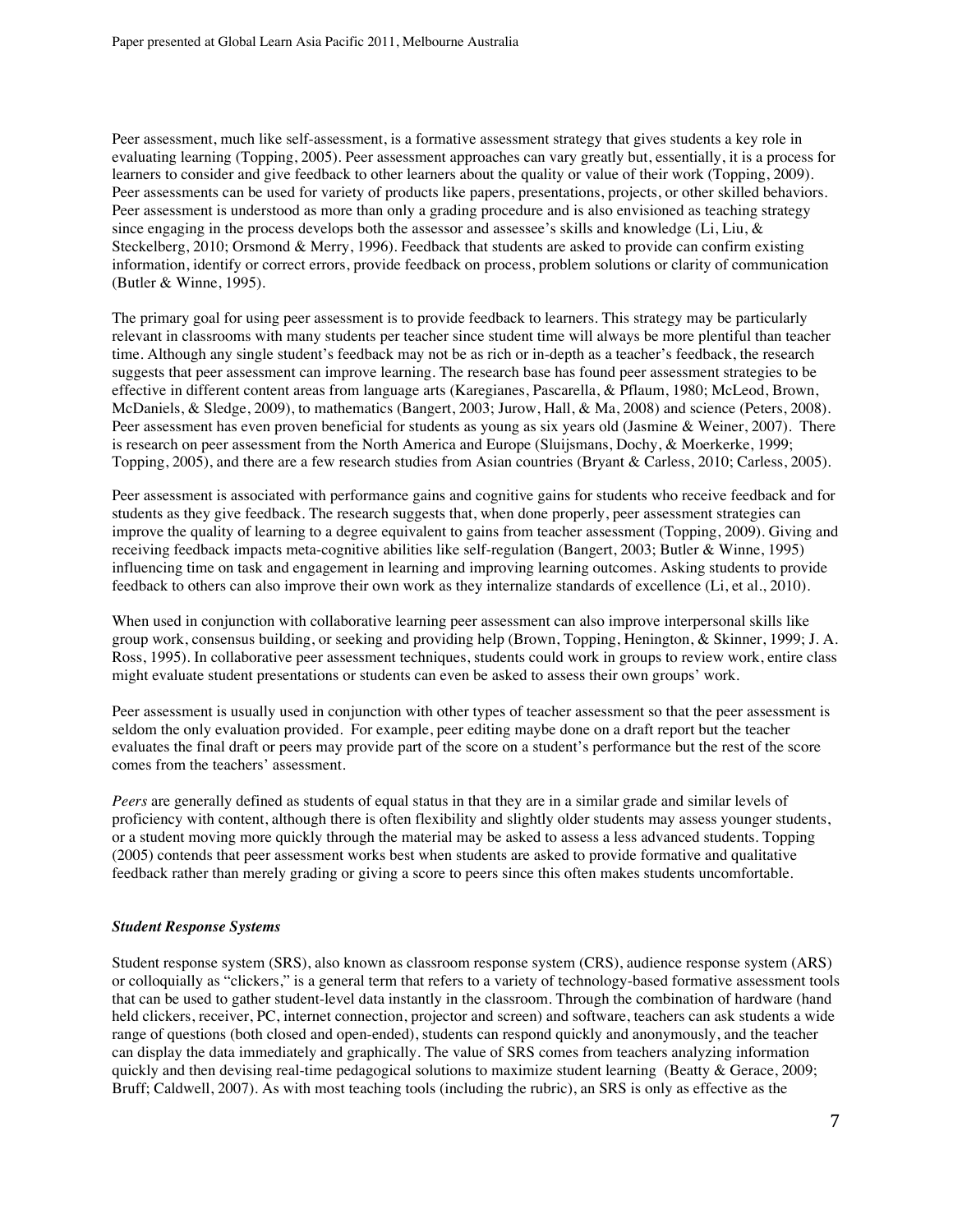pedagogy it is couched in (Beatty & Gerace, 2009; Rochelle, Penuel, & Abrahamson, 2004). As a result, this section discusses not only the tool but also the questioning strategies at the heart of its implementation.

At its core, SRS allows for the generation of data that can guide the ongoing modification of pedagogy and content coverage to better differentiate teaching strategies to meet all students' needs (Bruff; Caldwell, 2007; Salend, 2009). What makes SRS distinct from other assessment tools is its ability to collect and display data instantly rather than waiting days to present the outcome as with a test, essay or project. SRS has been found to be effective across grade levels and in a variety of subject areas (Beatty & Gerace, 2009; Bruff, 2007; Caldwell, 2007; Rochelle, et al., 2004).

The effectiveness of the SRS tool is closely linked to the type, quality, quantity, speed and sequence of the questions being asked (Bruff, 2007; Beatty & Gerace, 2009; Caldwell, 2007). SRS technology can be used to pose a variety of *types* of questions including recall questions, conceptual understanding questions, application questions, critical thinking questions, student perspective questions, confidence level questions, monitoring questions, and classroom experiment questions (Bruff). Depending on the learning goal for the lesson, a teacher can ask questions to help gauge understanding, foster discussion, elicit feedback or give student voice in what they are studying. An instructor may also choose from a number of questioning sequences including easy-hard-hard (a "warm-up" question followed by two more challenging questions meant to elicit student discussion and test transferability across contexts) or rapid fire (a series of moderately difficult questions around one concept). Some general examples of effective SRS questions include: given a graph, match it with the best description or interpretation; match the method of analysis with a particular data set; sort ideas or steps into the correct order; or apply a familiar idea to a new context.

One strand of questioning strategies that is highly effective at integrating SRS is a series of questions designed to promote peer learning. Peer learning is an active learning method where students spend time collaborating and discussing issues in small groups (Caldwell, 2007). To foster peer learning, SRS can be used to pose a question that a teacher knows students will have varying opinions on. Peer learning has been proven an effective teaching method that increases student engagement, improves learning outcomes, promotes the circulation of knowledge between students, fosters metacognitive learning, and provides feedback to the instructor (Beatty & Gerace, 2009).

Practitioners and researchers report many other benefits to the use of SRS in the classroom. The research suggests that when integrated effectively into instruction SRS can 1) improve engagement, 2) provoke critical thinking; 3) give students voice in classroom decisions, 4) improve classroom discussion, 5) increase attendance and retention, and finally, 6) increase enjoyment of class (Caldwell, 2007; Bruff; Salend, 2009; Beatty & Gerace, 2009; Johnson & McLeod, 2004). Though small studies show that SRS has been effective at increasing achievement levels among special populations like students with learning disabilities, on a larger scale, researchers have difficulty making a causal link between the tool and academic outcomes (Jerome & Barbetta, 2005; Caldwell, 2007; Roschelle et. al., 2004). In additional to enhancing instructional strategies, SRS can be used as an effective classroom management tool to help monitor participation (Rochelle et. al., 2004), manage a large classroom (Caldwell, 2007; Beatty and Gerace, 2009), practice and review for tests (Beatty and Gerace, 2009), and facilitate homework collection (Bruff).

# **Conclusion**

More and more, discussions concerning education reform are paying increasing attention on the role that classroom based assessment strategies play in fostering student centered teaching practices. Together, all of the research cited here strongly suggests that these assessment tools and strategies can positively impact a number of key areas that we know are important aspects of education reform: student/teacher relationships, teacher's ability to personalize instruction, acquisition of 21<sup>st</sup> century skills, student engagement and student metacognition. These practices are becoming more common in developed countries, but there is still little research on how to adapt these approaches to the school contexts of many emerging market countries.

It is important to note that with access to professional development resources, teachers and administrators can become proficient with assessment for learning approaches without returning to the university for continuing education courses. Many teachers who have participated in Intel teacher professional development program are beginning to use assessment for learning strategies and this has offered us a chance to see these new assessment strategies in action (León Sáenz, Castro, & Light, 2008; Light, et al., 2009). With support from the ministries of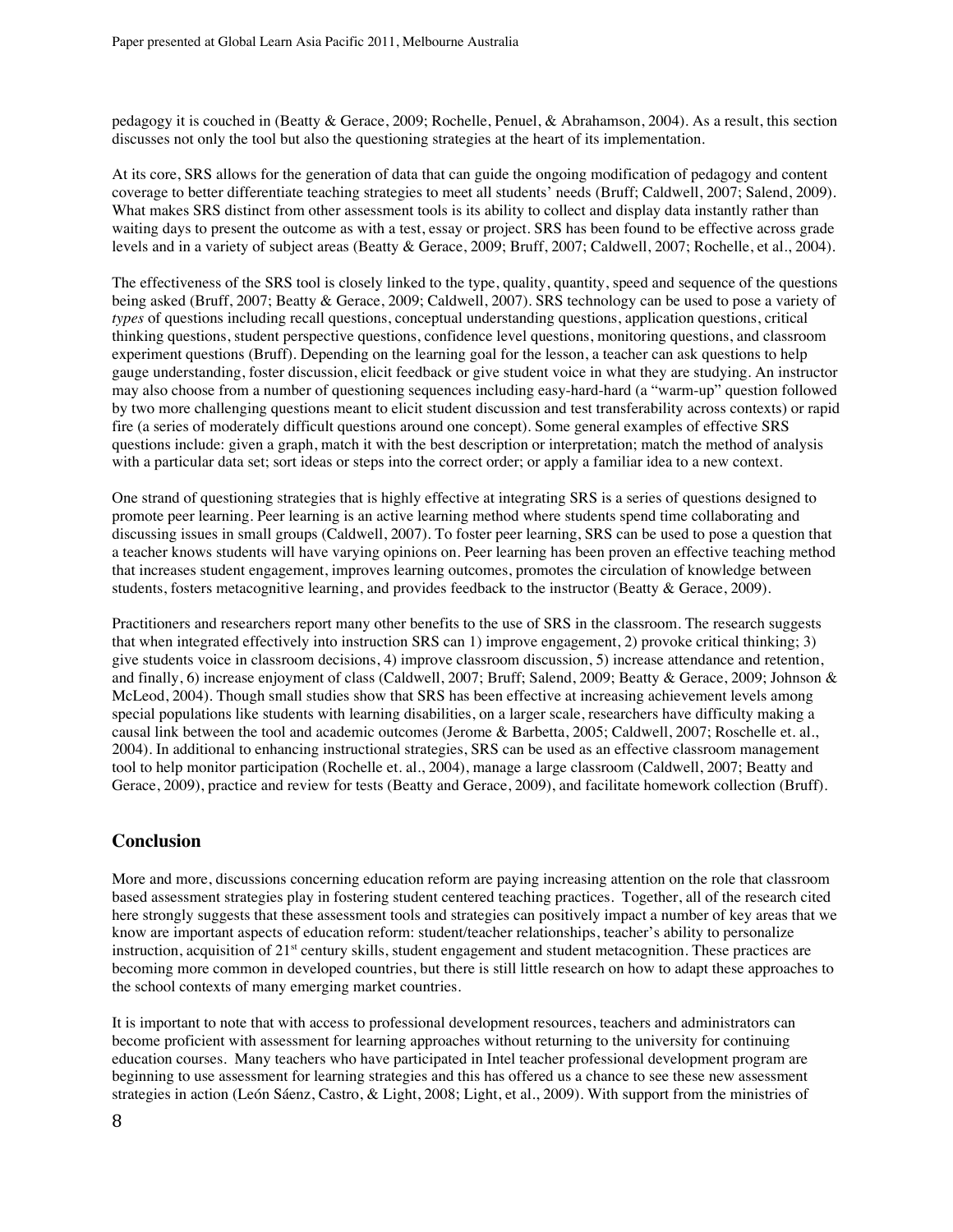education, the Intel education portfolio of professional development course is available online and face-to-face courses are available in over 30 countries. But there is still more work to be done for local governments, ministries, and NGOs both in researching and adapting these strategies to developing country contexts and to developing programs to promote their use in classrooms.

## **References**

- Anderson, J. O., & Bachor, D. G. (1998). A Canadian Perspective on Portfolio Use in Student Assessment. *Assessment in Education: Principles, Policy & Practice, 5*(3), 353-379.
- Andrade, H., Buff, C., Terry, J., Erano, M., & Paolino, S. (2009). Assessment-Driven Improvements in Middle School Students' Writing. *Middle School Journal, 40*(4), 4-12.
- Andrade, H., & Valtcheva, A. (2009). Promoting Learning and Achievement through Self-Assessment. *Theory Into Practice, 48*(1), 12-19.
- Andrade, H. L., Ying, D., & Xiaolei, W. (2008). Putting Rubrics to the Test: The Effect of a Model, Criteria Generation, and Rubric-Referenced Self-Assessment on Elementary School Students' Writing. *Educational Measurement: Issues & Practice, 27*(2), 3-13.
- Assessment Reform Group. (2002). *Assessment for Learning: 10 Principals*. London: British Educational Research Association (BERA).
- Bangert, A. W. (2003). An Exploratory Study if the Effects of Peer Assessment Activities on Student Motivational Variables that Impact Learning. *Journal of Student Centered Learning, 1n2*, 69-76.
- Barootchi, N., & Keshavarz, M. H. (2002). Assessment of achievement through portfolios and teacher-made tests. *Educational Researcher, 44*(3), 279-288.
- Beatty, I. D., & Gerace, W. J. (2009). Technology-Enhanced Formative Assessment: A Research-Based Pedagogy for Teaching Science with Classroom Response Technology. *Journal of Science Education and Technology, 18*(2), 146-162.
- Black, P., & Wiliam, D. (1998). Inside the Black Box: Raising Standards through Classroom Assessment. *Phi Delta Kappan, 80*, 1-13.
- Brown, C. C., Topping, K. J., Henington, C., & Skinner, C. H. (1999). Peer monitoring of learning behaviour: The case of 'Checking Chums'. *Educational Psychology in Practice, 15*(3), 174-182.
- Bruff, D. Classroom Response Systems (Clickers). Retrieved from http://cft.vanderbilt.edu/teachingguides/technology/clickers/
- Bruff, D. (2007). Clickers: A Classroom Innovation. *National Education Association Advocate, 25*(1), 5-8.
- Bryant, D. A., & Carless, D. R. (2010). Peer Assessment in a Test-Dominated Setting: Empowering, Boring or Facilitating Examination Preparation? *Educational Research for Policy and Practice, 9*(1), 3-15.
- Butler, D. L., & Winne, P. H. (1995). Feedback and Self-Regulated Learning: A Theoretical Synthesis. *Review of Educational Research, 65*(3), 245-281.
- Çakan, M., Mihladiz, G., & Göçmen-Taskin, B. (2010). How Portfolios Use Affects Students' Learning and Their Attitudes toward 6th Grade Science Lesson. *International Online Journal of Education Sciences, 2*(2).
- Caldwell, J. E. (2007). Clickers in the Large Classroom: Current Research and Best-Practice Tips. *CBE Life Sciences Education, 6*(1), 9-20.
- Carless, D. (2005). Prospects for the Implementation of Assessment for Learning. *Assessment in Education Principles Policy and Practice, 12*(1), 39-54.
- Chang, C.-C. (2009). Portfolio assessment system for various student motivation levels. *Journal of Educational Computing Research, 41*(4), 391-405.
- Darling-Hammond, L., & Pecheone, R. (2009). Reframing Accountability: Using Performance Assessments to Focus Learning on Higher-Order Skills. In L. M. Pinkus (Ed.), *Meaningful Measurement: The Role of Assessments in Improving High School Education in the Twenty-First Century*. Washington, DC: Alliance for Excellent Education.
- Dikli, S. (2003). Assessment at a distance: Traditional vs. Alternative Assessments. *The Turkish Online Journal of Educational Technology, 2*(3).
- EDC, & SRI International (Eds.). (2008). *A First Look at the Intel® Teach Getting Started Course: Impact on Teachers' Knowledge and Skills in Five Countries*. New York: EDC/Center for Children and Technology.
- Falk, B., Ort, S. W., & Moirs, K. (2007). Keeping the Focuson the Child: Supporting and Reporting on Teaching and Learning With a Classroom-Based Performance Assessment System. *Educational Assessment, 12*(1).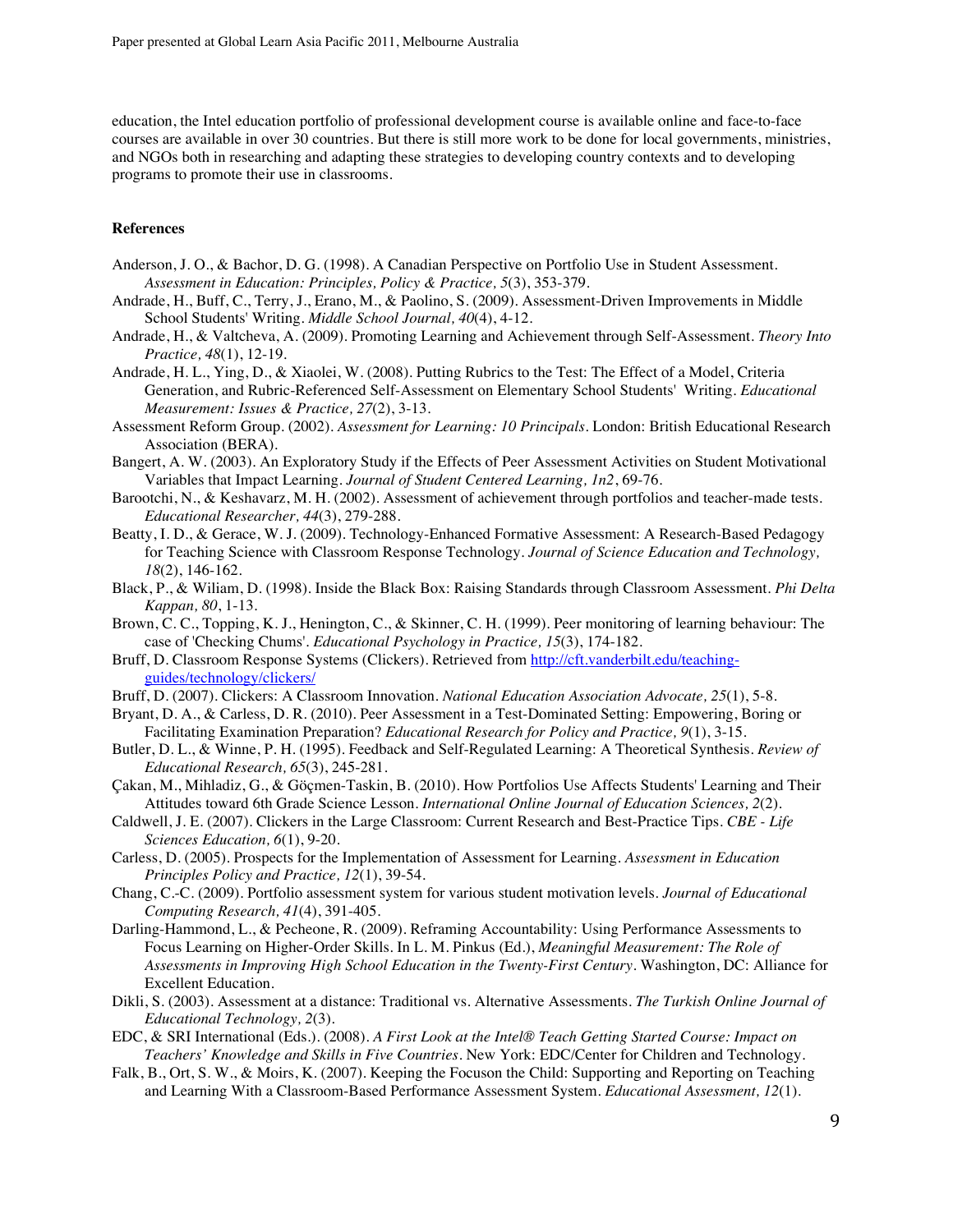- Firestone, W. A., Mayrowetz, D., & Fairman, J. (1998). Performance-Based Assessment and Instructional Change: The Effects of Testing in Maine and Maryland. *Educational Evaluation and Policy Analysis, 20*(2), 95-113.
- Heritage, M. (2010). *Formative Assessment and Next-Generation Assessment Systems: Are We Losing an Opportunity?* Washington, DC: Council of Chief State School Officers.
- Jasmine, J., & Weiner, W. (2007). The Effects of Writing Workshop on Abilities of First Grade Students to Become Confident and Independent Writers. [Article]. *Early Childhood Education Journal, 35*(2),131-9.
- Jurow, A. S., Hall, R., & Ma, J. Y. (2008). Expanding the Disciplinary Expertise of a Middle School Mathematics Classroom: Re-Contextualizing Student Models in Conversations with Visiting Specialists. *Journal of the Learning Sciences, 17*(3), 338-380.
- Karegianes, M. L., Pascarella, E. T., & Pflaum, S. W. (1980). The Effects of Peer Editing on the Writing Proficiency of Low-Achieving Tenth Grade Students. [Article]. *Journal of Educational Research, 73*(4).
- Klenowski, V. (1995). Student self-evaluation processes in student-centred teaching and learning contexts of Australia and England. *Assessment in Education: Principles, Policy & Practice, 2*(2).
- Lee, E., & Lee, S. (2009). Effects of Instructional Rubrics on Class Engagement Behaviors and the Achievement of Lesson Objectives by Students with Mild Mental Retardation and Their Typical Peers. *Education and Training in Developmental Disabilities, 44*(3), 396-408.
- León Sáenz, A. T., Castro, M., & Light, D. (2008). *Costa Rica Case Study Report*. New York: EDC.
- Li, L., Liu, X., & Steckelberg, A. L. (2010). Assessor or Assessee: How Student Learning Improves by Giving and Receiving Peer Feedback. *British Journal of Educational Technology, 41*(3), 525-536.
- Light, D., Polin, D. K., & Strother, S. (2009). Emerging Changes in ICT-rich Learning Environments: The role of the Intel® Teach Essentials Course in Changing Teacher Practice in Three Countries. (pp. 66): EDC.
- Lundenberg, R. (1997). Student-Generated Assessment. *The Science Teacher, 64*(1), 50-53.
- McDonald, B., & Boud, D. (2003). The Impact of Self-assessment on Achievement: the effects of self-assessment training on performance in external examinations. *Assessment in Education, 10*(2), 209-220.
- McLeod, S. G., Brown, G. C., McDaniels, P. W., & Sledge, L. (2009). Improving Writing with a PAL: Harnessing the Power of Peer Assisted Learning with the Reader's Assessment Rubrics. *International Journal of Teaching and Learning in Higher Education, 20*(3), 488-502.
- McMillan, J. H., & Hearn, J. (2008). Student Self-Assessment: The Key to Stronger Student Motivation and Higher Achievement. *Educational Horizons, 87*(1), 40-49.
- National Research Council. (2002). *Scientific Research in Education*. Washington DC: NAP.
- Nunes, A. (2004). Portfolios in the EFL classroom: disclosing an informed practice. *English Language Teachers Journal, 58*(4).
- Orsmond, P., & Merry, S. (1996). The importance of marking criteria in the use of peer assessment. [Article]. *Assessment & Evaluation in Higher Education, 21*(3), 239.
- Palm, T. (2008). Performance Assessment and Authentic Assessment: A Conceptual Analysis of the Literature. *Practical Assessment, Research & Evaluation, 13*(4). Retrieved http://pareonline.net/getvn.asp?v=13&n=4
- Peters, E. (2008). Assessing Scientific Inquiry. *Science Scope, 31*(5), 27-33.
- Popham, J. W. (1997). What's Wrong-and What's Right- WIth Rubrics. *Educational Leadership, October*, 72.
- Popham, W. J. (2008a). *Classroom assessment: what teachers need to know* (5th ed.). Boston: Pearson.
- Popham, W. J. (2008b). *Transformative Assessment*: Association for Supervision and Curriculum Development. 1703 North Beauregard Street, Alexandria, VA 22311-1714. Tel: 800-933-2723; Tel: 703-578-9600; Fax: 703- 575-5400; Web site: http://www.ascd.org.
- Reeves, S., & Stanford, B. (2009). Rubrics for the Classroom: Assessments for Students and Teachers. *The Delta Kappa Gamma Bulletin, Fall*, 24-27.
- Rezaei, A., & Lovorn, M. (2010). Reliability and validity of rubrics for assessment through writing. *Assessing Writing, 15*, 18-39.
- Rochelle, J., Penuel, W. R., & Abrahamson, L. (2004). Classroom Response and Communication Systems: Research Review and Theory.
- Ross, J. (2006). The Reliability, Validity, and Utility of Self-Assessment. *Practical Assessment, Research & Evaluation, 11*, 1-13. Retrieved from http://pareonline.net/pdf/v11n10.pdf
- Ross, J. A. (1995). Effects of feedback on student behavior in cooperative learning. [Article]. *Elementary School Journal, 96*(2), 125-143.
- Salend, S. J. (2009). Technology-Based Classroom Assessments: Alternatives to Testing. *TEACHING Exceptional Children, 41*(6), 49-58.